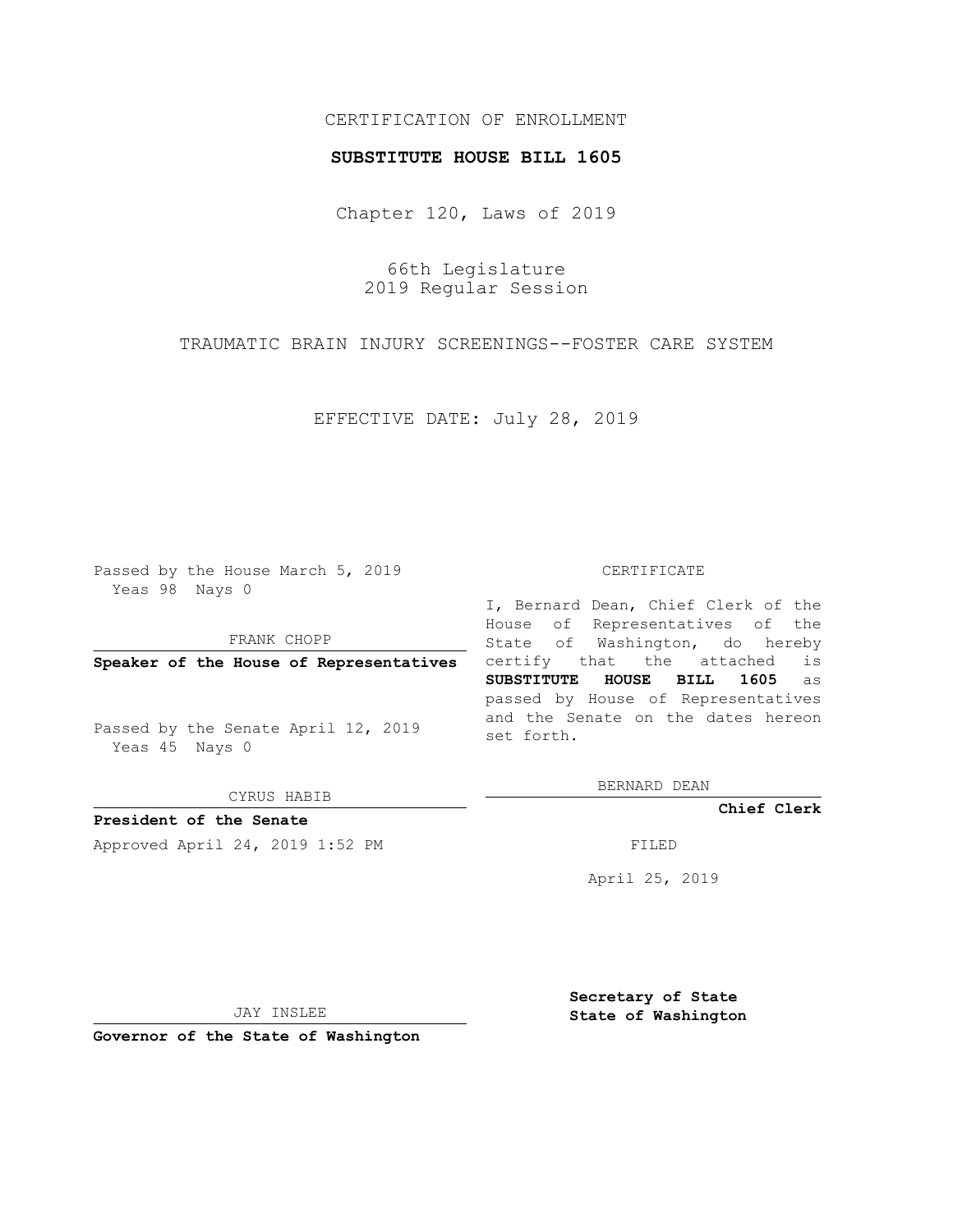## **SUBSTITUTE HOUSE BILL 1605**

Passed Legislature - 2019 Regular Session

# **State of Washington 66th Legislature 2019 Regular Session**

**By** House Human Services & Early Learning (originally sponsored by Representatives Dent, Peterson, Griffey, Caldier, Goodman, Volz, Stanford, Lovick, Reeves, Klippert, Frame, Schmick, Harris, Appleton, Kretz, DeBolt, Cody, Macri, Orwall, Shea, Blake, Kloba, Doglio, Ortiz-Self, Eslick, Jinkins, Van Werven, Fey, Ormsby, Callan, Bergquist, Tarleton, and Leavitt)

READ FIRST TIME 02/19/19.

1 AN ACT Relating to requiring traumatic brain injury screenings 2 for children entering the foster care system; adding a new section to 3 chapter 74.13 RCW; and providing an expiration date.

4 BE IT ENACTED BY THE LEGISLATURE OF THE STATE OF WASHINGTON:

5 NEW SECTION. **Sec. 1.** A new section is added to chapter 74.13 6 RCW to read as follows:

7 (1) The department, in consultation with the health plan 8 contracted to provide health care coverage to foster youth, shall 9 evaluate:

10 (a) Traumatic brain injury screening tools that could be used 11 with children entering out-of-home care as defined under RCW 12 13.34.030 and the evidence base for such tools;

13 (b) Options to include traumatic brain injury screening tools in 14 existing screens or regular health care appointments for children in 15 out-of-home care as defined under RCW 13.34.030; and

 (c) The recommended treatment actions based on health care, behavioral health care, and trauma-related best practices for youth for whom a potential traumatic brain injury is identified using a 19 screening tool.